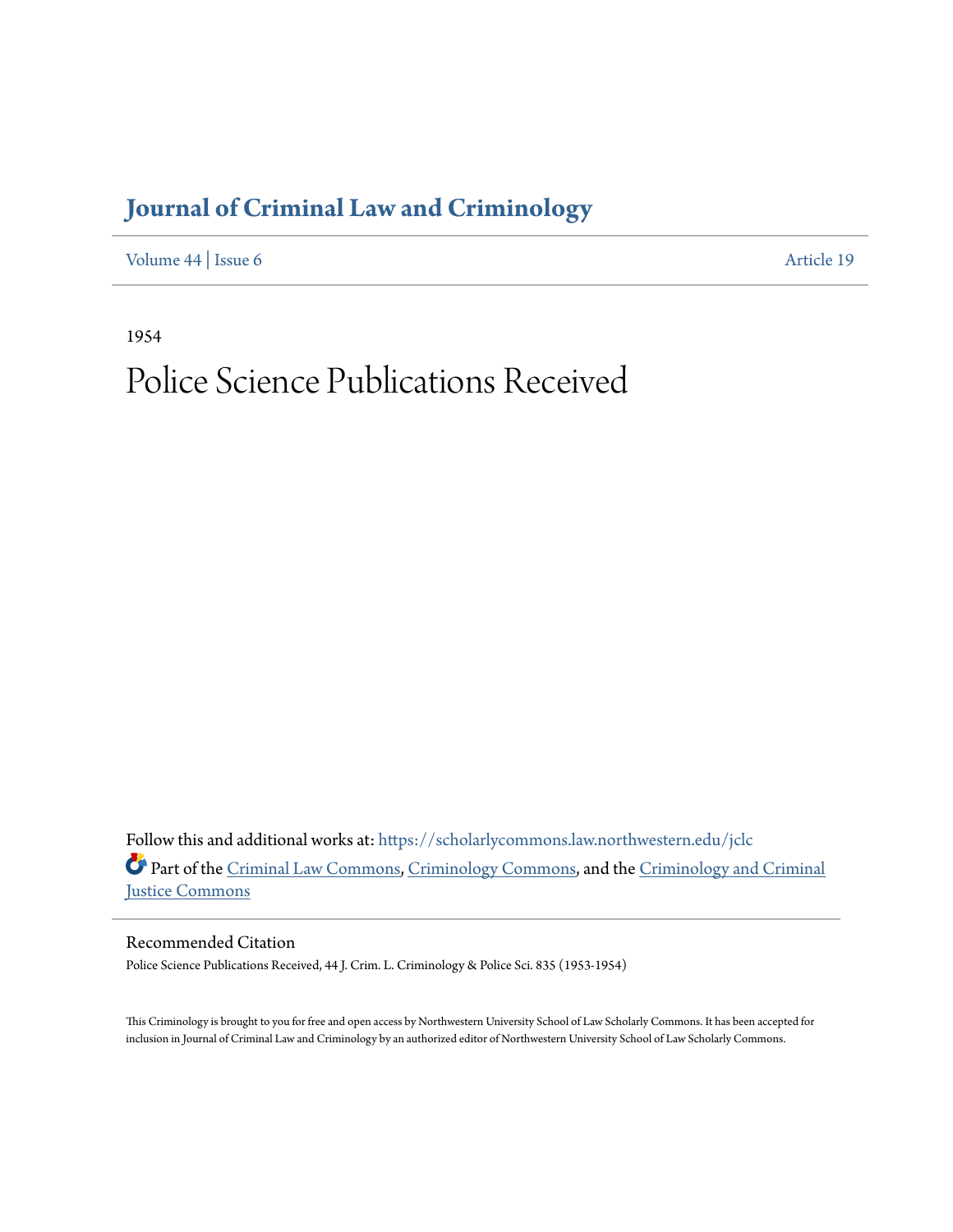that "the public is acutely conscious of the traffic accident problem and is actively interested in its solution, "Los Angeles today being the number one spot of the nation in traffic fatalities !"

Among the author's conclusions there are some with which the average reader will readily agree, and others with which he will not. For example, most people will agree with Captain Gourley that "the more people actually know about their policemen, the better they like them," and that "Los Angeles Negroes take a dimmer view of their police department than do other ethnic groups." On the other hand, it may be questioned whether one of the aims of a well functioning police department is to make "every effort to create as many favorable contacts as possible," or whether "the citizens of Los Angeles feel that they have a very good police department." If the latter statement (which is based on feeling) were true, the survey probably would never have been undertaken.

While the conclusions are, largely, a matter of interpretation, the tabulations of the statistics are objective and unquestionably of paramount interest to the lay reader and the sociologist alike. They appear of such value that it should be emphasized that the book constitutes a major contribution to that quickly growing branch of sociology which deals with the police.

Mount Sinai Clinic News A. ILLING

Los Angeles, California

## Publications Received

- **PROCEEDINGS OF THE** NEW YORK UNIVERSITY **IE DETECTION CONFERENCE.** *Board of Polygraph Examiners.* Washington **D. C. 1953. \$2.50.**
- **AVIATION TOXICOLOGY. By** *Aero Medical Association,* Blakiston Co., New York, **1953. Pp.** 120. \$4.00.

- **ARCHITECTURAL PHOTOGRAPHY OF HOUSES. By** *Robert C. Cleveland.* Architectural Record, **119** West 40th Street, New York **18,** New York. **1953. Pp. 170. \$7.50.**
- THE MODERN REMINGTON FIREARMS GUIDE. By *Burr Leyson*. Greenberg Publisher, 201 East 57th Street, New York 22, New York. **1953. Pp. 128.** \$1.95.
- TRAFFIC ACCIDENTS. By *Charles A. Williams,* LL.B., LL.M., Charles C. Thomas, Publisher, Springfield, Ill. 1954. Pp. 113. \$4.25.
- **ARE** You GUILTY. By *William Dienstein,* Charles C. Thomas, Publisher, Springfield, Ill., 1954. **Pp.** 184. \$4.50.
- **THE STRANGE CASE OF ALGER** Hiss. By *The Earl Jowitt.* Doubleday & Company, Inc., Publisher, Garden City, New York. 1953. **Pp.** 380. \$3.95.

EmToa's NoTE: The *Prisoner Transportation Manual* (see rev. Vol. **43,** No. **5, 1953, Pp.** 704-) is now available from the Supervisor **of** Documents, State Printing Division, Sacramento **14,** California at *520* **per** copy.